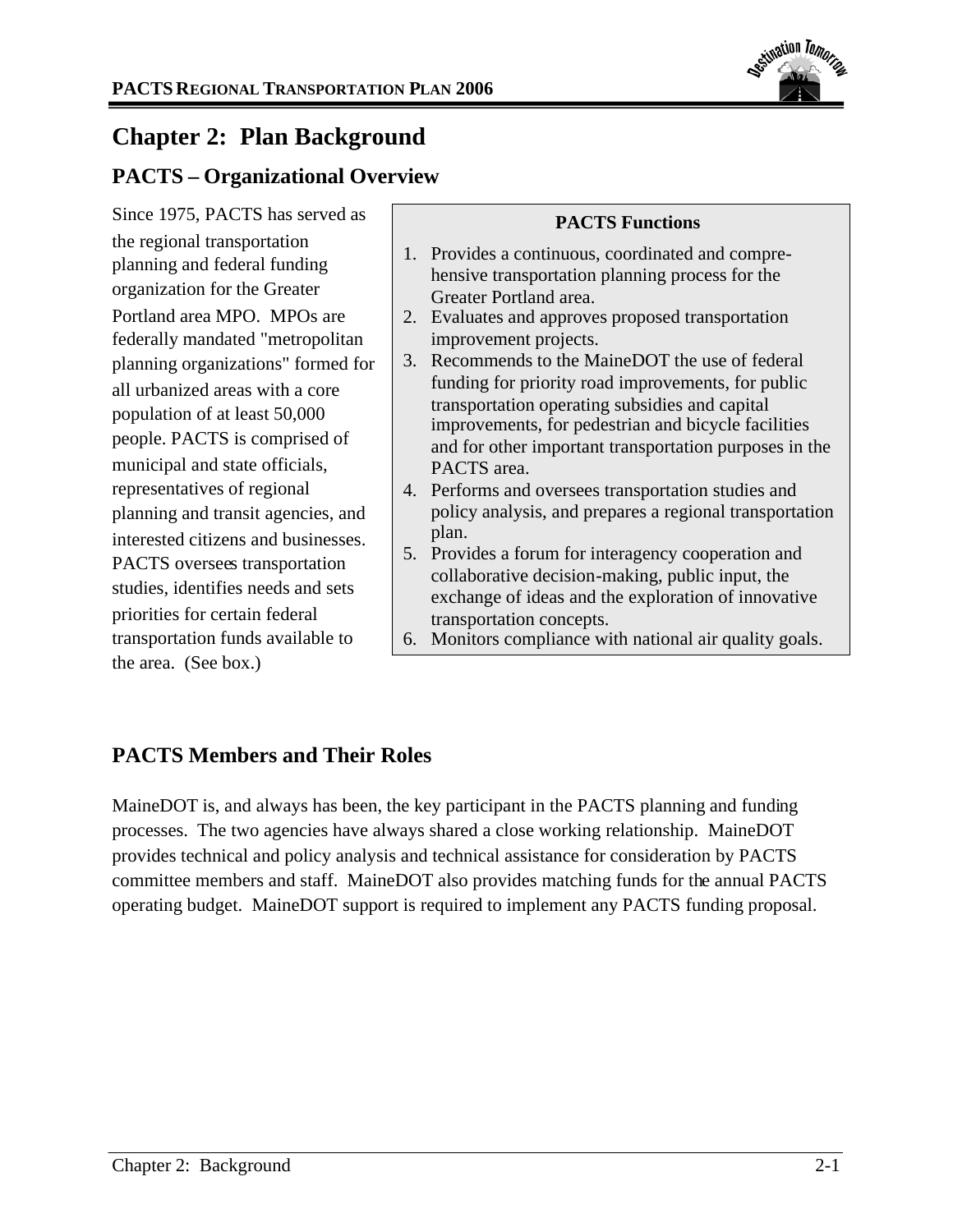

Municipalities play a central role in transportation planning in the PACTS area. In response to public concerns, municipal staffs request most PACTS studies. Local officials also propose the majority of projects for funding via PACTS. Public transportation organizations typically propose studies and capital/operating funding options related to public transportation. The fifteen municipal members of PACTS are depicted in Figure 2-1. They are: Biddeford, Cape Elizabeth, Cumberland, Falmouth, Freeport, Gorham, North Yarmouth, Old Orchard Beach, Portland, Saco, Scarborough, South Portland, Westbrook, Windham and Yarmouth.

The Greater Portland Council of Governments (GPCOG) and the Southern Maine Regional Planning Commission (SMRPC) provide staff support to PACTS



staff and committees. The GPCOG and SMRPC are the federally designated transit-planning agencies for PACTS covering Cumberland and York Counties respectively.

The Maine Turnpike Authority (MTA), seven transit providers and the Southern Maine Corridor Coalition also are members of PACTS. The seven transit providers appoint a representative to each of the PACTS committees. Interested citizens and business representatives are appointed to the Planning, Technical and Transit Committees. The Federal Highway Administration and the Federal Transit Administration are non-voting members of each PACTS committee. Though not a member, the Maine Department of Environmental Protection has worked with PACTS on air quality conformity for a number of years.

PACTS has four standing committees: the Policy, Planning, Technical and Transit Committees. The latter three advise the Policy Committee, which is the decision-making board of PACTS. Municipalities designate committee representatives; the municipality's population is used to determine the number of representatives. Member agencies also designate representatives to each committee.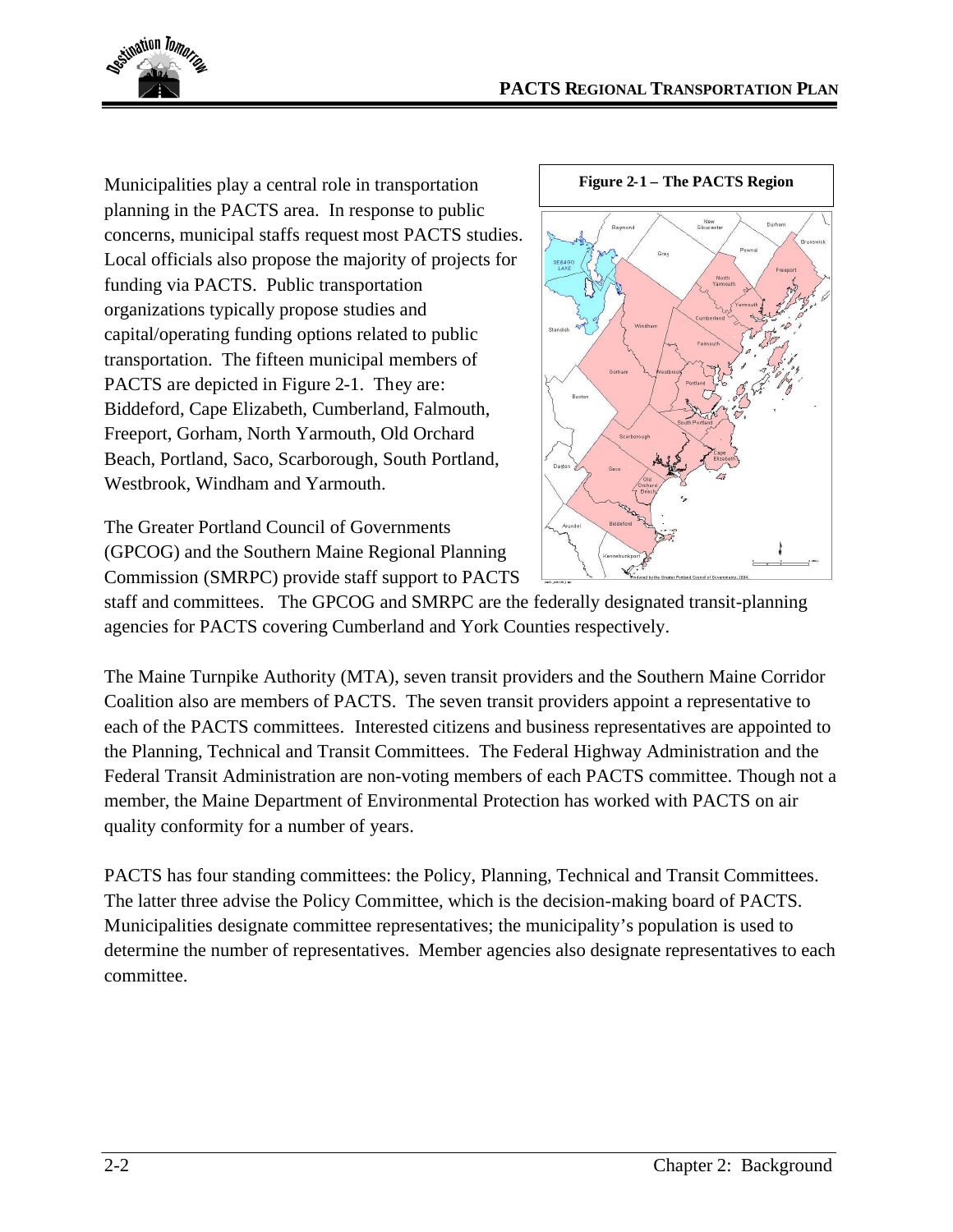

### **PACTS Membership**

#### **Municipalities**

Biddeford Portland Cape Elizabeth Saco Cumberland Scarborough Falmouth South Portland Freeport Westbrook Gorham Windham North Yarmouth Yarmouth Old Orchard Beach

#### **Agencies and Others**

Maine Department of Transportation Maine Turnpike Authority Casco Bay Island Transit District Citizen and business representatives Federal Highway Administration Federal Transit Administration Greater Portland Council of Governments Greater Portland Transit District (METRO) Northern New England Passenger Rail Authority Regional Transportation Program Southern Maine Corridor Coalition Southern Maine Regional Planning Commission South Portland Bus Service York County Community Action Corporation ZOOM-ShuttleBus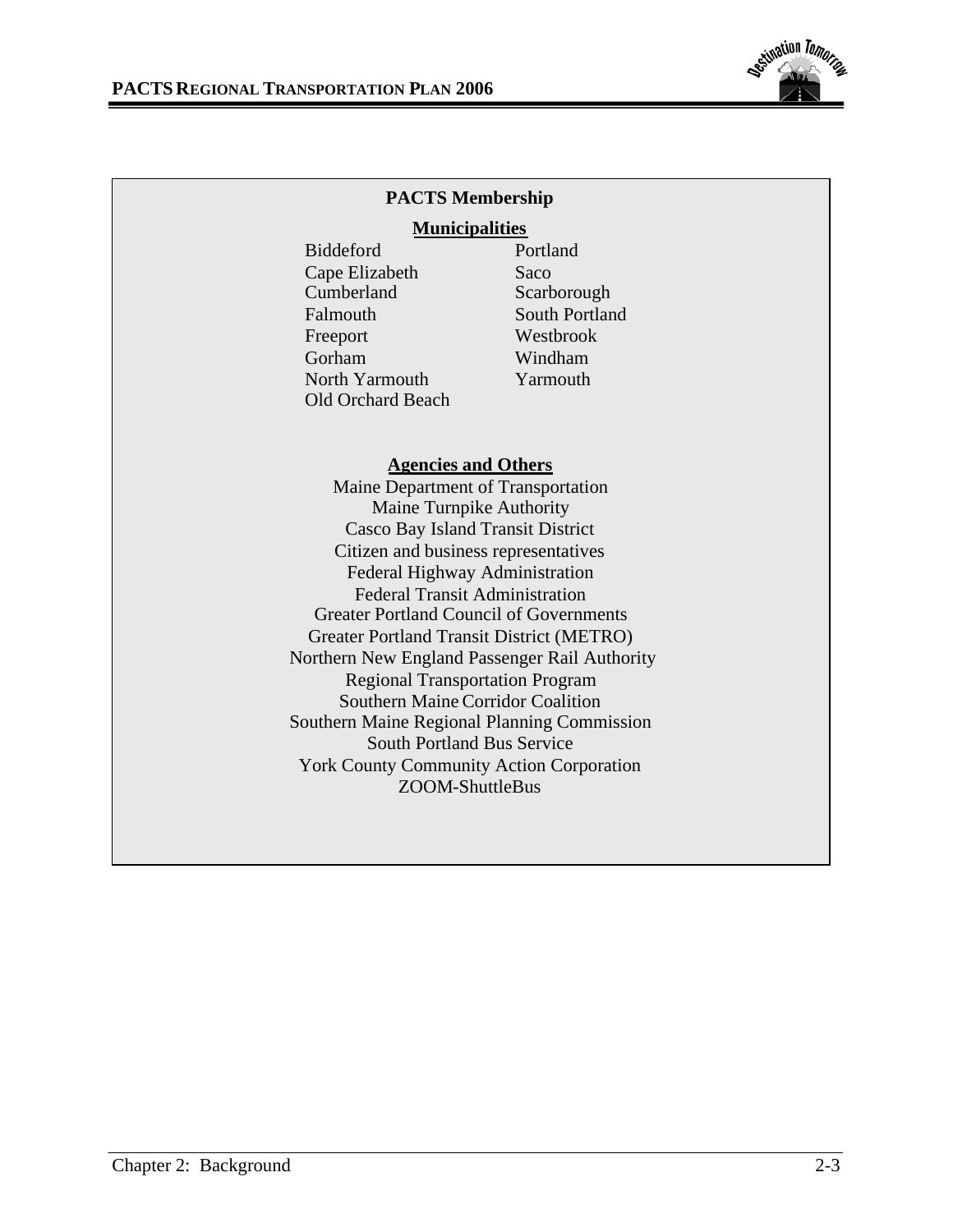

## *Destination Tomorrow* – The 2006 Regional Transportation Plan

PACTS has prepared and updated its regional transportation plans for more than 20 years. In 1999, the PACTS Policy Committee decided to significantly and substantively revise the PACTS regional transportation plan. The following four major topics were recommended to receive greater analysis and focus:

- addressing the projected growth in travel demand;
- a need for an increased regional approach;
- better coordination between transportation and land use policies and decisions; and
- a need for a tighter link between PACTS studies and plans and its funding decisions.

The PACTS Regional Trends Analysis (1999) was completed as one of the initial steps in the development of *Destination Tomorrow.* The report looked at trends out to the Year 2040 and highlighted the pressing transportation problems looming for the region based on past and forecast future trends. A second step was a survey of 2,000 area residents in 1999 that documented the regional nature of travel, and the desire of the region's residents for "regional solutions" to transportation problems. The survey supported the decision of the Policy Committee's approach to *Destination Tomorrow.* (Transportation issues affecting the Greater Portland region: Survey of Portland area residents, 1999.)

*Destination Tomorrow 2006* follows and includes the work of *Destination Tomorrow 2003* and represents the PACTS long-range Regional Transportation Plan. (This plan will be updated every four years to reflect changes in the transportation needs of the PACTS region.)

### **Growth in Travel Demand**

Today, daily congestion occurs on numerous roads in the PACTS area. An intersection capacity analysis indicated that three-quarters of the 66 intersections studied currently operate at congested levels during the p.m. peak-traffic-hour.<sup>1</sup> Most of this congestion is on the region's primary roads where significant delays are regularly experienced during both the morning and evening peaktravel hours. Forecasted increases in travel demand by the Year 2025 are anticipated to result in daily congestion on 90 percent of the 66 intersections studied.<sup>2</sup> Two indicators of increasing travel demand are Vehicle Miles Traveled (VMT) and Vehicle Hours Traveled (VHT). These two indicators are forecast to increase 25 percent and 31 percent, respectively, between 2000 and 2025. Interstate roadways are forecast to have the largest percent increase.

 $1$  The 2003 Plan also identified 10 miles of roadway segments as currently being congested during the p.m. peaktraffic-hour. This analysis was not repeated for the 2006 Plan that covers the larger, 15-community PACTS region.  $2$  The 2003 Plan also identified 25 miles of roadway segments that will be congested during the p.m. peak-traffic-hour in 2025. This analysis was not repeated for the 2006 Plan that covers the larger, 15-community PACTS region.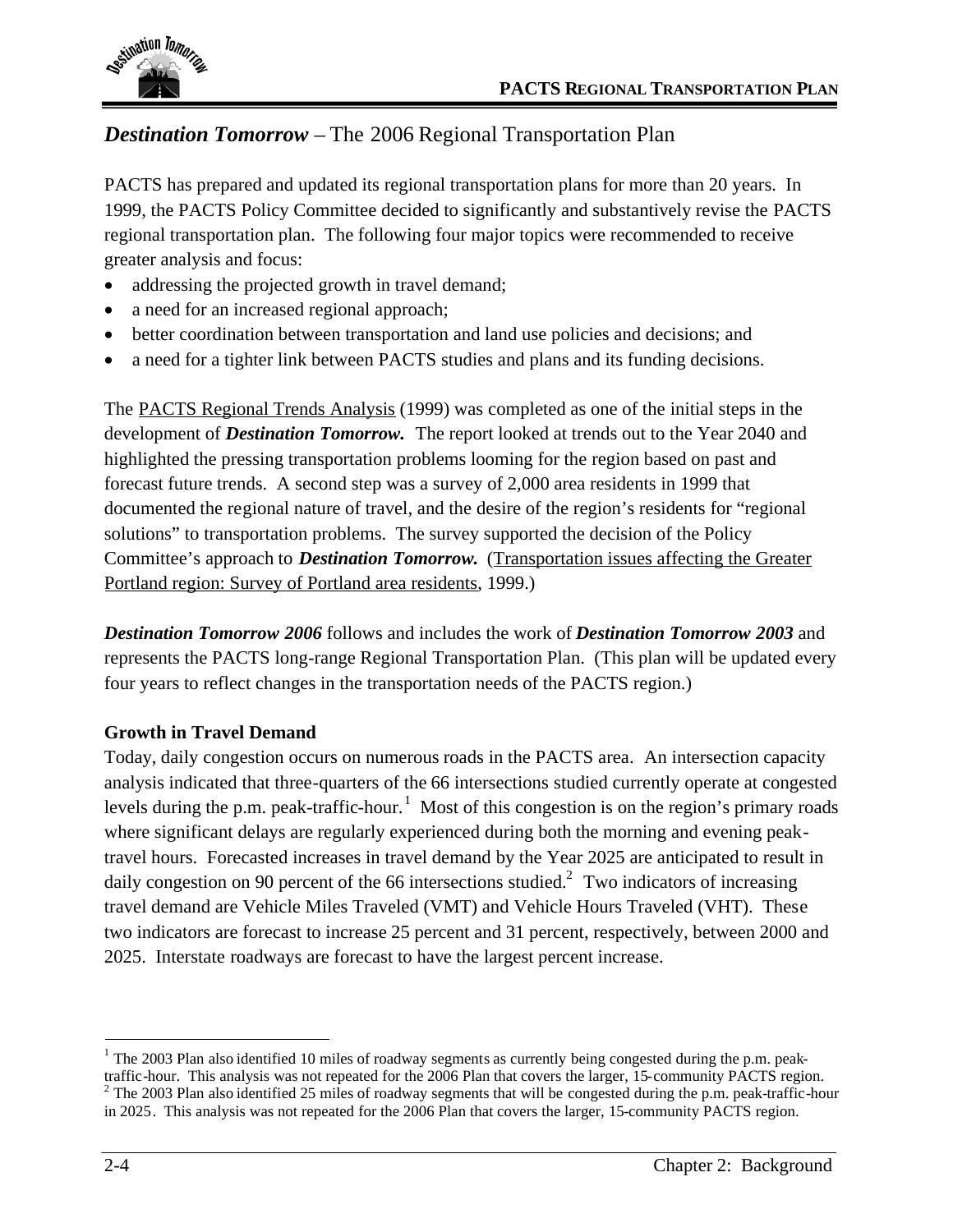

#### **Regional Approach**

The increasingly regional nature of travel requires that future transportation investments address longterm regional needs. The shifts in population shown in Figure 2-2 are one measure of how we have moved out from the urban centers in Cumberland County during the past 20 and 40 years – thereby creating longer driving distances and more traffic. Analysis shows that this spreading



out will continue even with the projected population gain in the region's urban centers between 2000 and 2025. The forecasted continuing population spread is also reflected in Figure 2-2.

In light of these regional development trends and travel patterns, the PACTS members concluded that a broadened approach to setting regional priorities should be part of *Destination Tomorrow*. While PACTS has performed many multi-community corridor studies in the past and has used a respectable process for setting regional funding priorities, its members believed there was a need to look at both the PACTS region and the surrounding towns as a single area for which to assess the needs of the true "travel-shed" of greater Portland. While this is a major challenge for an advisory agency like PACTS, its members concluded that MaineDOT, municipalities, businesses and the region's residents would all benefit from such an enhanced regional priority-setting process.

### **Coordination Between Transportation and Land Use**

In southern Maine, and throughout the country, there is consensus that a significant disconnect exists between transportation and land use development policies, responsibilities and funding decisions. This disconnect occurs despite our understanding that: (1) how we travel is affected by where we choose to live, work and shop; (2) that these choices are, in turn, shaped to some degree by our transportation system; and (3) that these choices also shape, to some degree, the transportation system. The disconnect also exacerbates congestion problems and contributes to the development pattern of sprawl.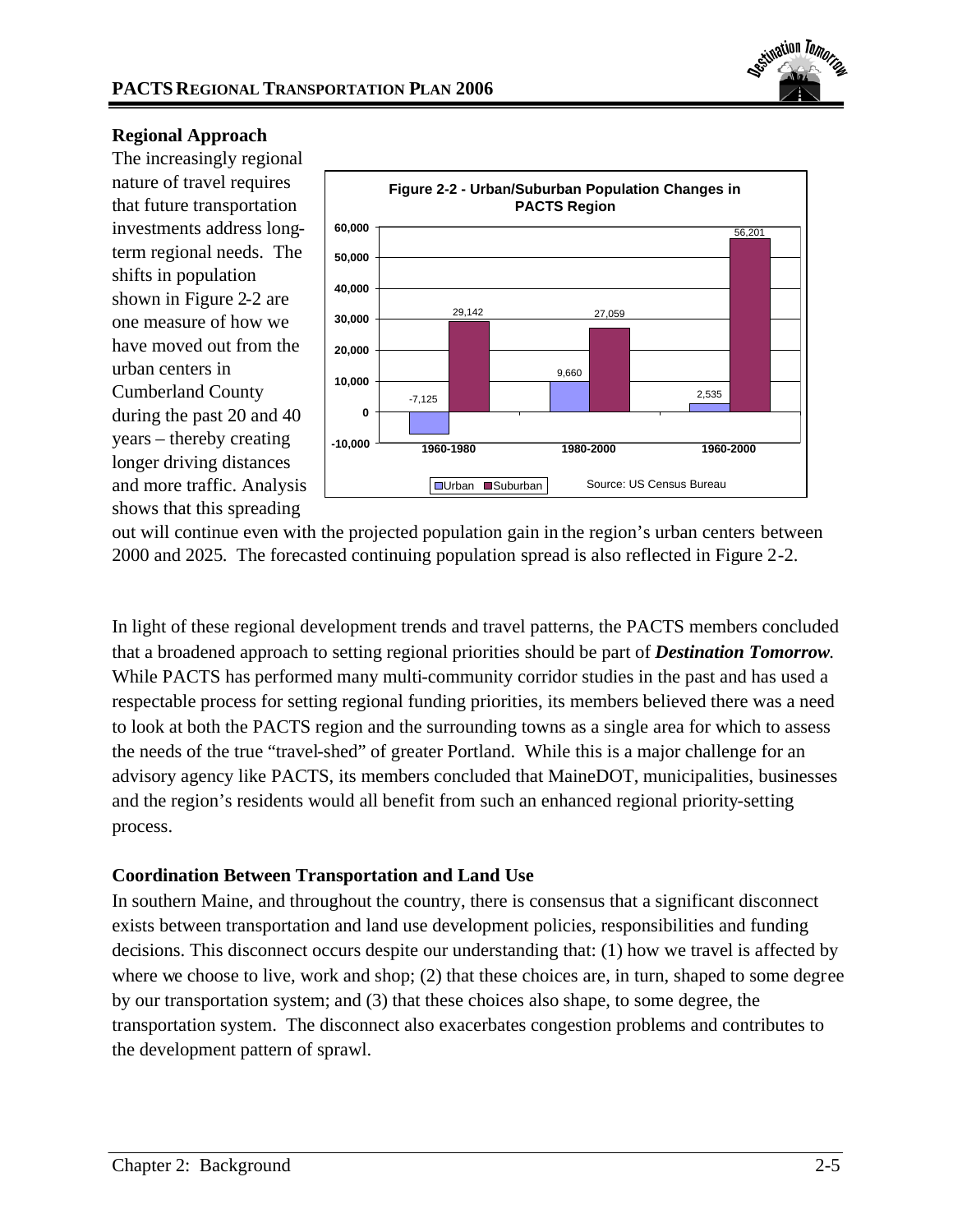

### **Link Between Studies and Plans and PACTS Decision-making**

The PACTS members want to use their studies and plans more effectively in the decisions they make. This will be a challenge due to the political nature of many decisions, the complexity and number of federal funding programs, the many parties, and turnover in parties, involved in the PACTS process, and the scarcity of funds relative to transportation needs. While a review of the linkage between past funding decisions made by PACTS

#### *Destination Tomorrow* **Vision Statement**

The PACTS Regional Transportation System will:

- Provide efficient and cost-effective travel for the region's citizens and goods;
- Provide access to the entire PACTS region through a fully developed and well maintained multi-modal transportation system;
- Promote public safety;
- Protect environmental quality and quality of life;
- Actively complement land use decisions that promote compact development, preserve community character and retain open space; and
- Reflect the policies and values of the PACTS communities.

members and the PACTS plans and studies showed an effective connection, members wanted to further strengthen these linkages.

#### Growing gap between identified needs and anticipated funding

As part of the development of *Destination Tomorrow*, the PACTS members and staff developed the Plan's short and long-term investment framework. In accordance with federal regulations, the framework was limited to identified system needs and did not include projects that might be better defined as a "wish-list." PACTS members soon realized that the identified transportation needs would significantly exceed the anticipated levels of available funding. This financial reality will present an ongoing challenge to PACTS members and staff. Chapter 6 includes a discussion of the funding aspects of *Destination Tomorrow*.

## *Destination Tomorrow* **Goals and Objectives**

The *Destination Tomorrow* Vision Statement, seen in the box above, was crafted early in the **Destination Tomorrow** process and acted as a guide in the Plan's development. The six goals and objectives described on the following pages translate the Vision Statement into actions items – both broad and concrete measures that the region can collectively take to implement the Plan. The 88 strategies developed from these goals and objectives are listed beginning on page 5-8.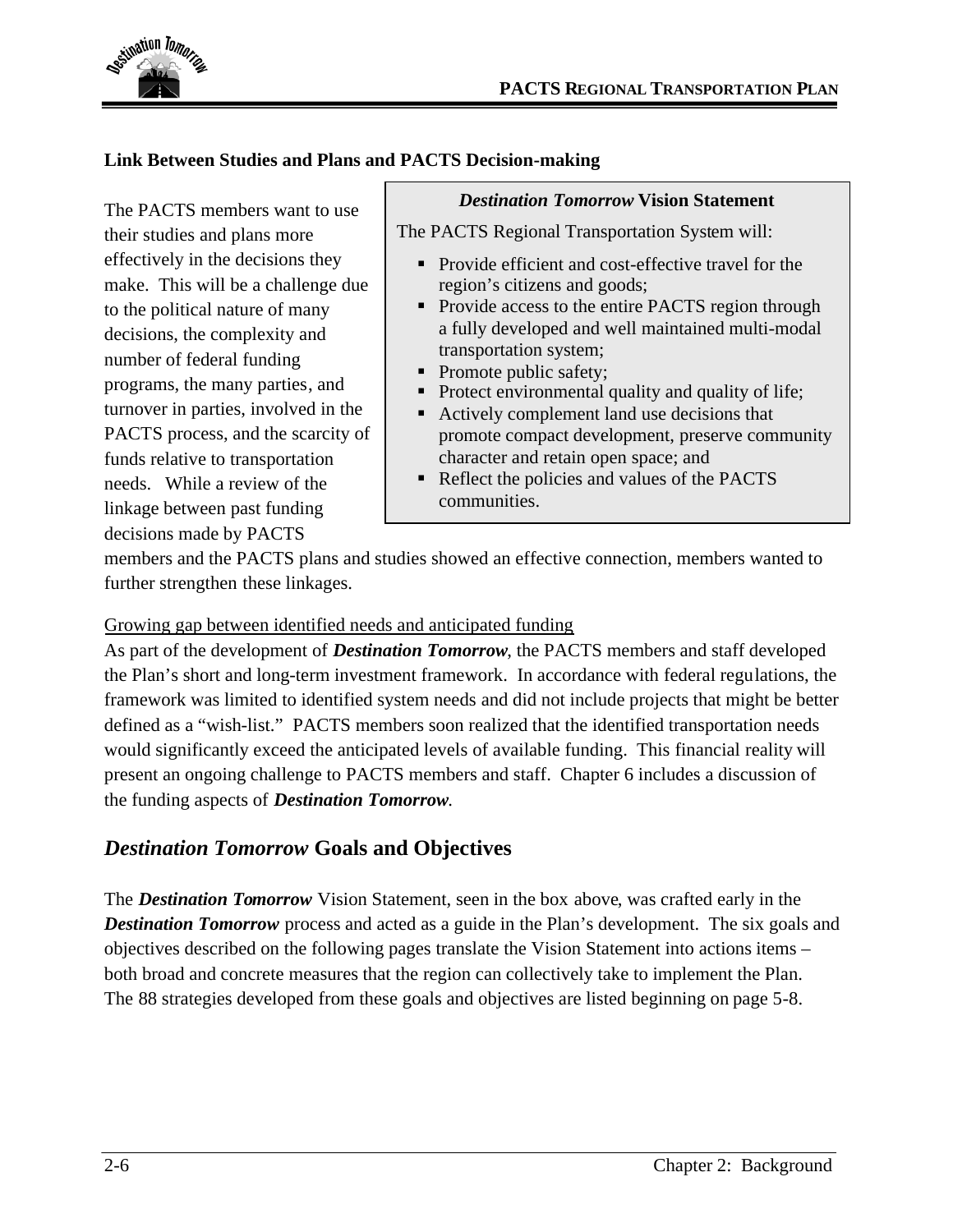

## **Goals & Objectives**

Each of *Destination Tomorrow's* six goals have a number of objectives. Many of these objectives are inter-related reflecting the close relationship between the transportation system, the economy, land use and the environment. To stress the importance of this relationship, PACTS members included similar objectives under multiple goals.

**Goal #1. Economic Development** – PACTS will plan for, fund, maintain and operate a transportation system that: Enhances regional prosperity through support for the economic vitality of existing businesses and for economic development opportunities encouraged by local and regional plans.

## **Objectives: Economic Development**

- To provide transport linkages and modal alternatives to centers of employment, business and retail activity, and other traffic generators.
- To provide gateway connections into and out of the Portland region through highways, airports, seaports, rail, public transportation, and multi-use trails.
- To provide access to air, sea, and rail stations accounting for the needs of passengers, expedited freight and goods movement, and other demand.
- To maintain the balance between accessibility and mobility in heavily traveled corridors feeding regionally significant employment and activity centers.

**Goal #2. Mobility, Safety & Accessibility –** PACTS will plan for, fund, maintain and operate a transportation system that: Improves the mobility, safety and accessibility of people throughout the region, and the movement of goods.

## **Objectives: Mobility, Safety & Accessibility**

- To reduce congestion and delay on main travel arteries throughout the region.
- To improve highway safety by reducing the number and severity of crashes involving vehicles, bicyclists, pedestrians, and others.
- To manage incidents along or within transportation facilities minimizing loss of life, injuries, property damage, and disruption to the operation of transportation services.
- To direct through-traffic to use higher functionally classified roadways.
- To provide physical connections among modes that are convenient, safe, and affordable.
- To create a seamless passenger transportation system coordinating service, fares, and operations.
- To improve truck circulation and movement within the region.
- To provide transportation alternatives and choices for those with special needs elderly, young, disabled, low-income, and others.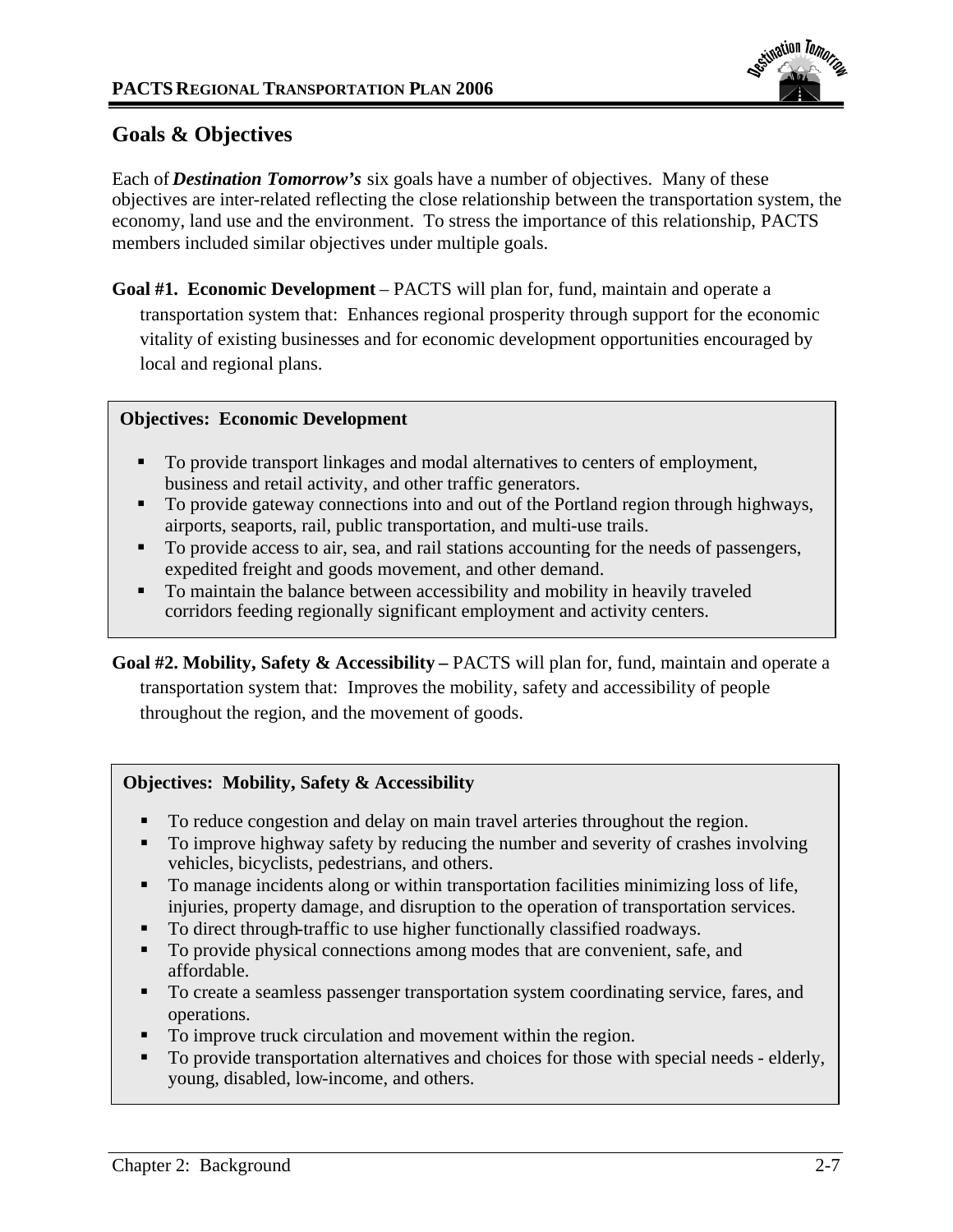

**Goal #3. Energy Conservation** – PACTS will plan for, fund, maintain and operate a transportation system that: Conserves and efficiently uses non-renewable energy resources.

### **Objectives: Energy Conservation**

- To reduce the number of trips by single-occupant vehicles.
- To encourage trips by pedestrian and bicycle modes of travel.
- To increase the use of ridesharing through high occupancy vehicles carpools, vanpools, and transit.
- To minimize energy consumption in the movement of people and goods, and total energy consumption by transportation.
- To facilitate the availability and use of alternative fuels and alternative fuel vehicles (AFV) in public and private fleets.

**Goal #4. Land Use** – PACTS will plan for, fund, maintain and operate a transportation system that: Supports land use plans and development patterns that promote efficient transportation services and systems.

#### **Objectives: Land Use**

- To encourage the creation of and conformance to regional and local land use plans that provide regional connectivity and mobility in support of development patterns.
- To foster compact development patterns such as mixed use and transit-oriented development that promote efficient transportation services and systems that reduce sprawl.
- To promote site development and infrastructure that provides the opportunity for access and on-site circulation by pedestrian, bicycle, and transit modes.
- To protect neighborhoods and community integrity, preserving local ties and relationships.
- To manage access along major arteries to reduce delay and crashes while protecting accessibility of adjoining property.
- To balance the needs for increased network connectivity and reduced cut-through traffic on lower classified roads such as residential streets.
- To create transportation facilities that are community sensitive responding to the needs of the community, neighborhoods, and adjoining properties.
- To formulate a planning and design process that effectively coordinates land use and transportation decisions and that spans jurisdictional boundaries.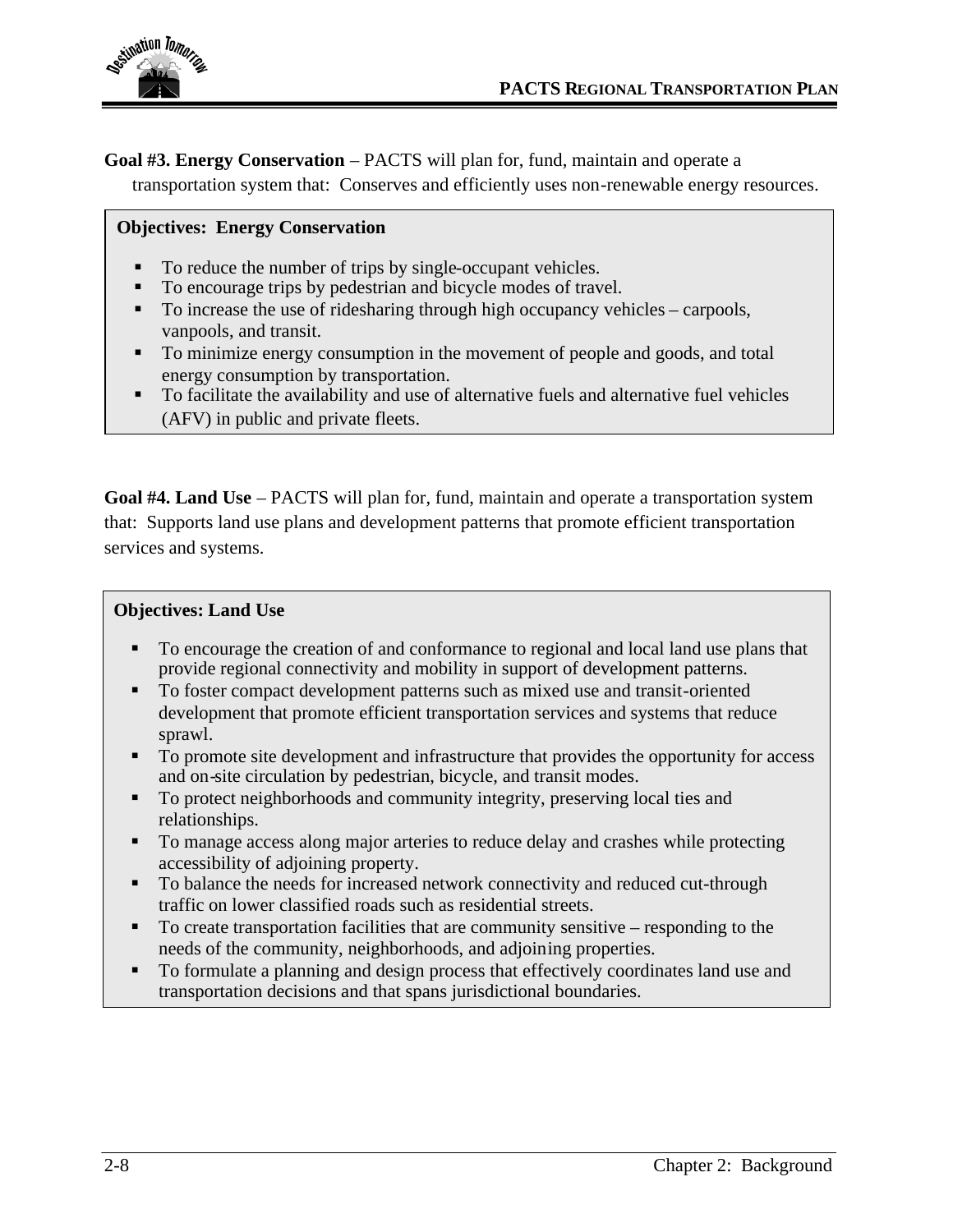**Goal #5. Environmental Quality –** PACTS will plan for, fund, maintain and operate a transportation system that: Protects and improves quality of life and the human and natural environments including natural and cultural resources, air and water quality.

### **Objectives: Environmental Quality**

- To minimize impact on environmental resources **–** wetlands, wildlife, habitat and water quality.
- To reduce vehicle-related emissions both regionwide and at specific locations.
- To minimize and avoid noise impacts of transportation facilities on neighborhoods, schools and people.
- To construct visually attractive transportation infrastructure that complements surrounding land uses and is contextually appropriate.
- To increase accessibility to recreation and natural areas through alternative modes of transportation.

**Goal #6. Regional Focus** – PACTS will plan for, fund, maintain and operate a transportation system that: Reflects a regional approach to transportation and land use planning and decisionmaking founded on effective communication and management of regional resources.

### **Objectives: Regional Focus**

- To establish priorities for implementation of transportation improvements that are tied to regional transportation needs and funding availability.
- To clearly assign roles, responsibilities, and schedules for implementation of plan elements.
- To monitor transportation system performance and Plan implementation on a regionwide basis.
- To provide information on a real-time basis to elected officials, interested parties and the general public.
- To establish a means for the continuous involvement of citizens in the implementation of transportation improvements.

## **Plan Process and Public Outreach**

A continuous public outreach process was conducted throughout the development of the 2003 Plan and the 2006 *Destination Tomorrow* Plan. The public outreach was one part of the performance-based transportation planning process used in *Destination Tomorrow*. The cornerstones of this process were:

- Identifying a desired end state a vision and goals.
- Identifying needs and potential alternatives to meet the needs.
- Evaluating the alternatives through a set of performance measures.
- Selecting courses of action that best meet the needs in conformance with the established vision and goals.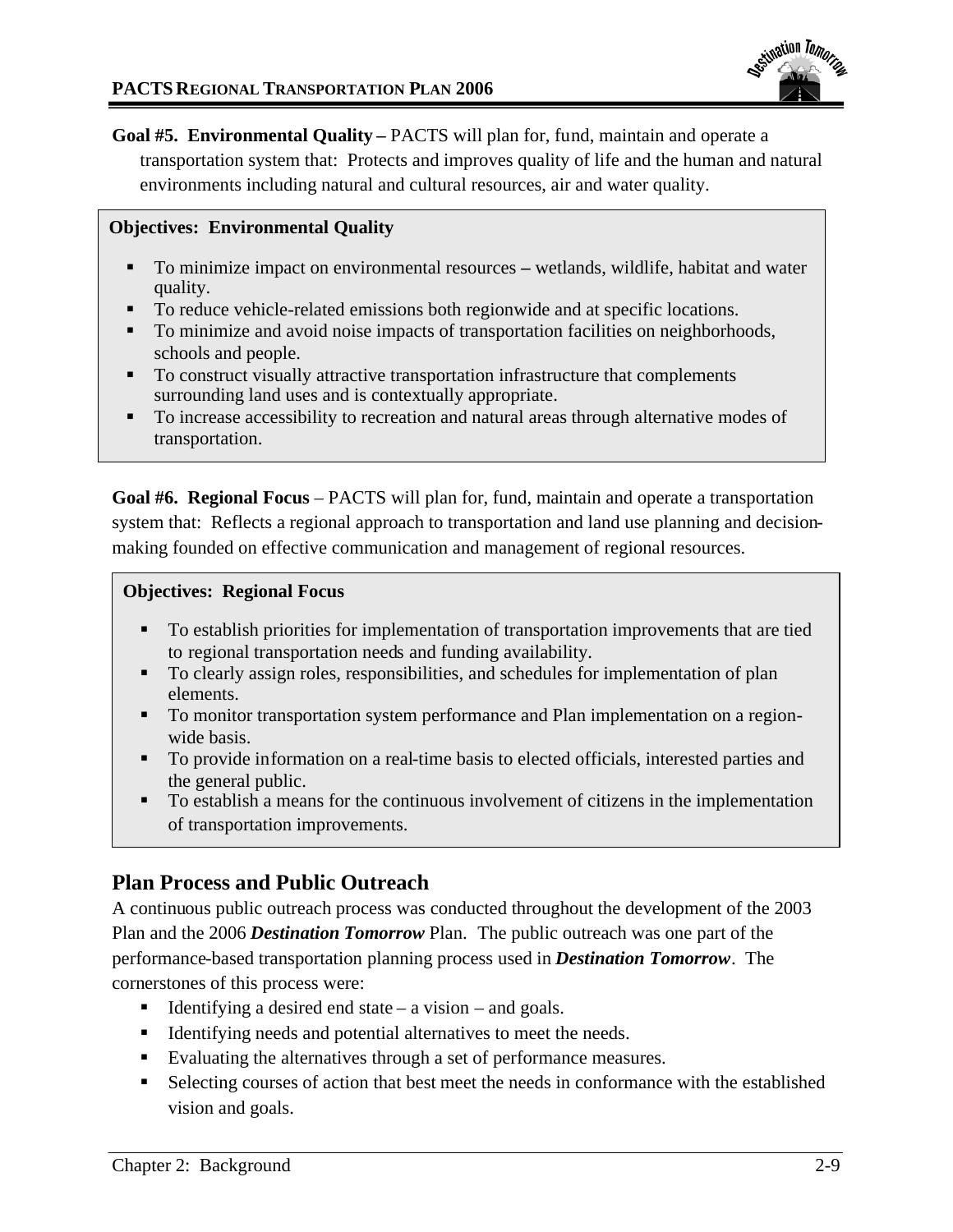

Appendix A summarizes the public comments received. Key elements of the public process are listed below.

- A Regional Residents Survey in 1999.
- Publication and distribution of the <u>Regional Trends Analysis</u> in 1999.
- A series of public forums and listening sessions before town and city councils and at convenient locations for residents and businesses in 2000, 2001, 2002, 2003 and 2005.
- Regularly scheduled meetings of the PACTS Planning Committee and PACTS *Destination Tomorrow* Subcommittee with regular updates to the PACTS Policy Committee. (All PACTS meetings are open to the public.)
- The establishment of a Plan website www.pactsplan.org, with regular updates, to document the Plan's progress, post significant products and seek public input.
- Distribution of *Destination Tomorrow* planning documents.
- E-mail updates to interested parties.
- Publication and distribution of nine issue papers in 2002, a Plan Summary Report in 2003, and draft final reports of *Destination Tomorrow* 2003 and 2006 to seek additional public input.
- Publication and distribution of the final *Destination Tomorrow* Plans in both 2003 and 2006.

## **State and Federal Regulatory Context**

The Federal Highway and Transit Administrations require that eight planning factors be incorporated into the development and updating of regional transportation plans. These factors are reflected in the *Destination Tomorrow* Goals and Strategies.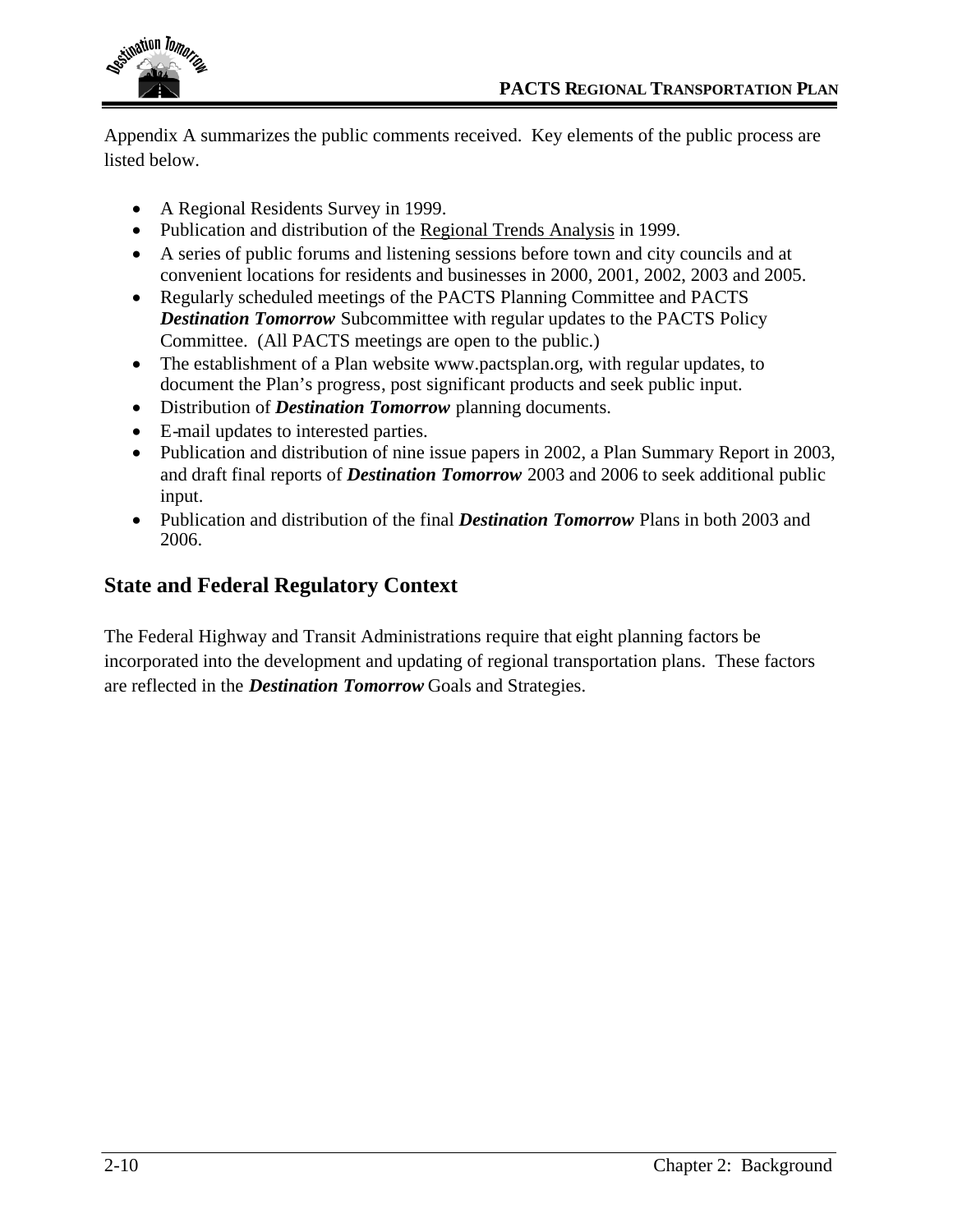

### **FHWA/FTA Planning Factors**

- 1. Support the economic vitality of the metropolitan area, especially by enabling global competitiveness, productivity, and efficiency.
- 2. Increase the safety of the transportation system for motorized and non-motorized users.
- 3. Increase the security of the transportation system for motorized and non-motorized users.
- 4. Increase the accessibility and mobility of people and for freight.
- 5. Protect and enhance the environment, promote energy conservation, improve the quality of life, and promote consistency between transportation improvements and State and local planned growth and economic development patterns.
- 6. Enhance the integration and connectivity of the transportation system, across and between modes for people and freight.
- 7. Promote efficient system management and operation.
- 8. Emphasize the preservation of the existing transportation system.

Parts of southern Maine, including the PACTS region, are in a "maintenance area" with respect to air quality. Because of this, federal regulations require that *Destination Tomorrow* meet certain air conformity standards. PACTS, MaineDOT and MaineDEP have collaborated on the Plan's air conformity analysis. The data inputs and results of the analysis will be available in a separate document as an addendum to this Plan. FHWA will not give final approval to the Plan until it passes the air conformity analysis. Appropriate measures will be taken in the unlikely event that *Destination Tomorrow* does not pass the air conformity analysis, and an amendment to the Plan will be issued.

The National Environmental Policy Act (1969) resulted in significant changes to transportation planning. In 1990 and 1991, four other pieces of legislation were enacted that brought additional, major changes to how federal and state transportation funds are used. *Destination* **Tomorrow** has responded to the requirements of each of these five laws including subsequent revisions and reauthorizations.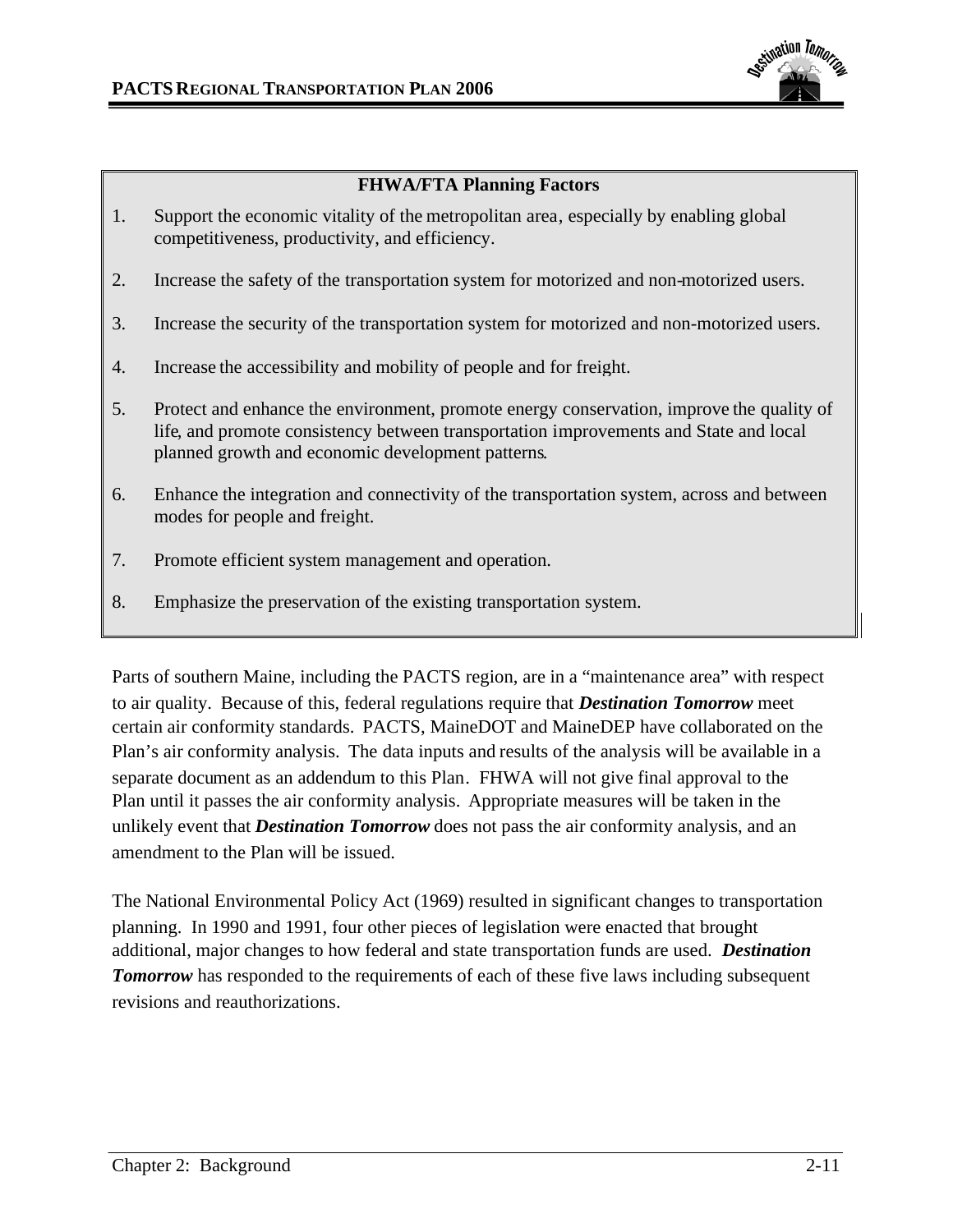

## **A. The National Environmental Policy Act**

The 1969 National Environmental Policy Act (NEPA) is the basic national charter for the protection of the environment. The Act establishes policy, sets goals and provides a process for carrying out its requirements.

For the PACTS region, NEPA requires that all major projects that use federal funds:

- assess the project's environmental impacts;
- consider the project's environmental impacts in the decision-making process; and
- disclose the environmental impacts to the public.

There are three types of assessments required under the Act:

- Environmental Impact Statements (EIS) for projects with significant impacts.
- Environmental Assessments (EA) for projects with no significant impacts.
- Categorical Exclusions (CE) for "small" routine projects with insignificant environmental impacts.

The MaineDOT and PACTS work together closely on all major projects adhering to the NEPA requirements.

## **B. The 1990 Clean Air Act Amendments**

In 1990, Congress passed additional amendments to the Clean Air Act (CAAA). The amendments set new target dates for attainment of air quality standards and required state and local governments, metropolitan planning agencies and businesses to develop an implementation plan to reduce the levels of emissions. The CAAA requires that this Plan, and the PACTS Transportation Improvement Program, help the region move toward reducing the production of mobile source ozone precursors.

Maine's three southernmost counties – including the PACTS region – continue to fail to meet the federal ambient air quality standard for ozone. The airborne transport of ozone precursors from outside of Maine significantly contributes to the southern part of the state falling short of the federal standards. Mitigation of this contribution to Maine's shortfall is beyond the scope of this Plan.

Three *Destination Tomorrow* objectives (see page 2-8) and nine strategies (see page 5-21) promote the conservation and efficient use of nonrenewable energy resources; the increased use of cleaner and zero-emission fuels; low or zero-emission vehicles; and support the development of improved technology, such as better catalytic converters to reduce or eliminate harmful vehicle emissions. However, continued growth in regional VMT, VHT and the resulting vehicle emissions could outstrip the gains from implementing these strategies.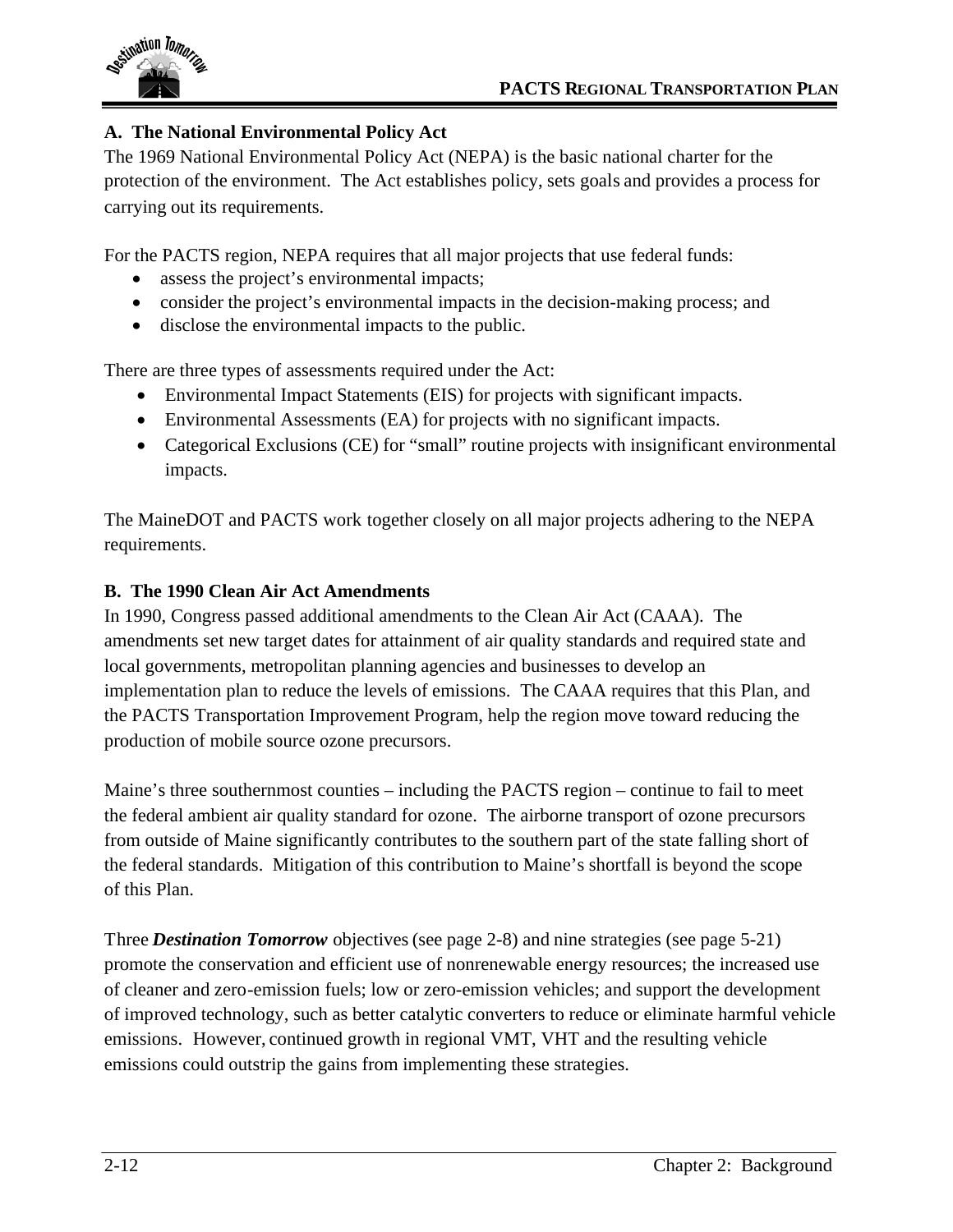

## **C. The Maine Sensible Transportation Policy Act**

The 1991 Sensible Transportation Policy Act was enacted in response to the importance of the transportation system to Maine's economic vitality and to the well-being and quality of life of its citizens. Additional factors included the need for transportation improvements to meet the diverse need of the State's residents; the state of disrepair of the transportation system; the heavy dependence of the system on foreign oil; and the long-lasting and widespread impacts of transportation investments. The Act requires a process for transportation planning, capital investment and project decisions that will:

- 1. Minimize harmful environmental impacts of transportation.
- 2. Evaluate the full range of reasonable transportation alternatives for all significant highway construction or reconstruction projects.
- 3. Give preference to transportation system management, transportation demand management, and improvements to the existing system and other modes before increasing highway capacity through road building activities.
- 4. Repair and improve roads and bridges to provide a safe, efficient and adequate transportation network.
- 5. Reduce reliance on foreign oil.
- 6. Increase reliance on energy-efficient forms of transportation.
- 7. Meet the mobility needs of rural and urban residents and the unique needs of the elderly and disabled.
- 8. Be consistent with the purposes, goals and policies of the Comprehensive Planning and Land Use Regulation Act.
- 9. Incorporate a participation process for local government and the public.

The Act further requires that PACTS take the following actions:

- 1. Develop a long-range plan that responds to MaineDOT's planning rules.
- 2. Respond to the Act's goals in its selection of projects for the Transportation Improvement Program.
- 3. Administer the MaineDOT "significant highway project" analysis process.
- 4. Coordinate plans and programs with regional corridor planning efforts.
- 5. Provide opportunities for participation by local government and the public.

The MaineDOT began a revision of the STPA Rule in 2006 and will present a revised Rule to the Maine Legislature.

### **D. The 1990 Americans with Disabilities Act**

The 1990 Americans with Disabilities Act (ADA) set new accessibility standards for persons with disabilities. ADA's impacts on transportation have been significant, most notably the accessibility requirements for transit services, streets and sidewalks.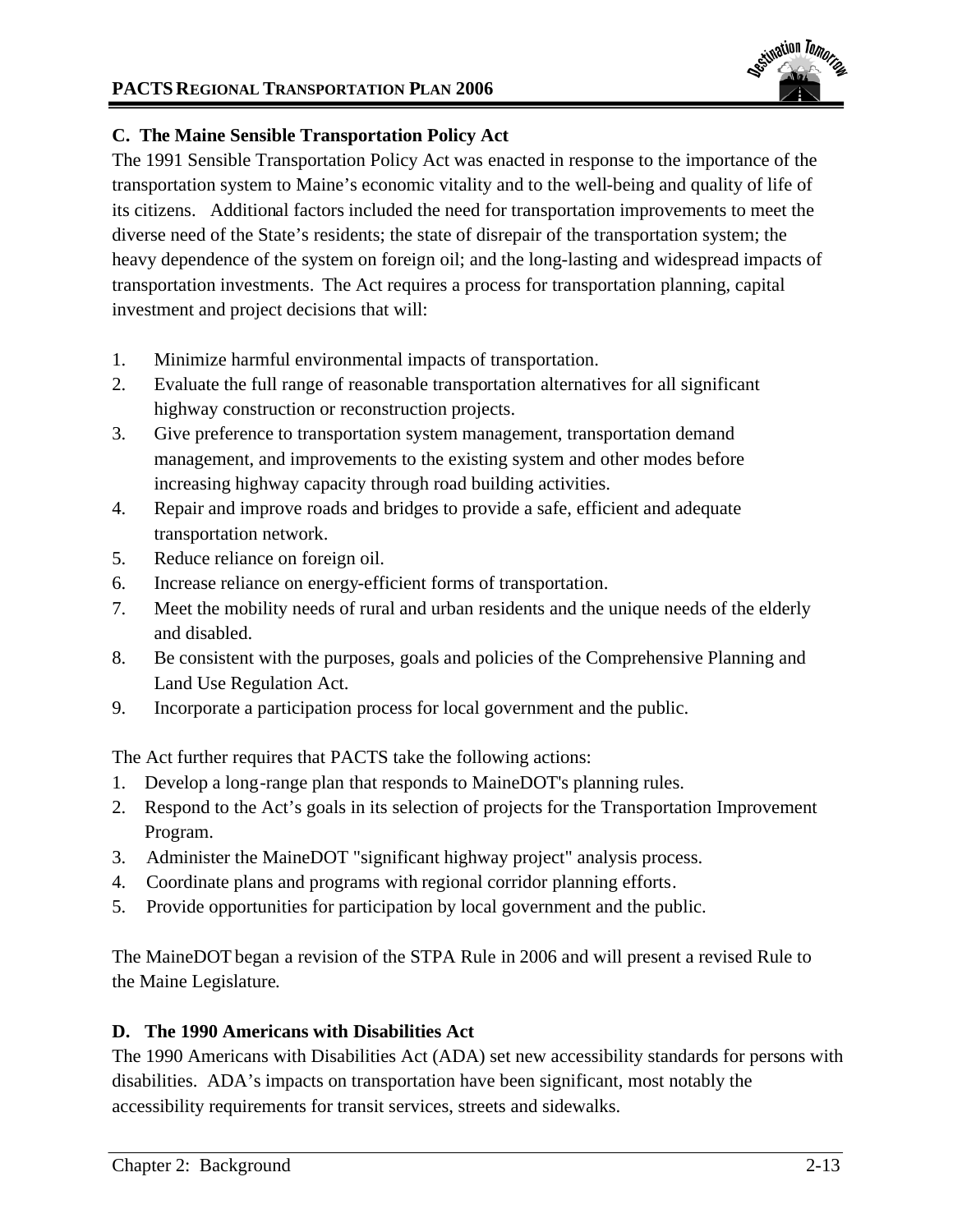

## **E. The Civil Rights Act of 1964 – Title VI - Environmental Justice**

All MPOs who receive federal money to create and implement long range transportation plans are required to follow the Title VI regulations of the Civil Rights Act of 1964. The Act provides that no person in the United States shall, on the grounds of race, color, national origin, or sex be excluded from participation in, be denied the benefits of, or be subjected to discrimination under any program receiving federal financial assistance. Related statutes have broadened the grounds to include age, low income, and disability. Title VI's three major principles are to:

- Provide a full and fair participation by traditionally underserved communities.
- Avoid, minimize or mitigate disproportional impact to traditionally underserved communities.
- Ensure that traditionally underserved communities share in the benefits of transportation improvements.

During the development of *Destination Tomorrow,* PACTS staff met extensively with partner transportation agencies, local governments, interest groups and individual citizens. PACTS reached out to the transit dependent and minority communities by holding public meetings at venues located on public transit routes. In addition, prior to beginning work on the Plan, a random telephone survey of 2,000 residents of Greater Portland was conducted.

## **F. The 1991 Intermodal Surface Transportation Efficiency Act (ISTEA); the 1997 Transportation Equity Act of the 21st Century (TEA-21); and the 2005 Safe, Accountable, Flexible and Efficient Transportation Equity Act - Legacy for Users (SAFETEA-LU)**

ISTEA, passed by Congress in 1991, fostered at least as much change in transportation decision-making as the three laws described above. The added flexibility and increased resources promised in ISTEA (and subsequently TEA-21 and SAFETEA-LU) supported efforts in the Portland area and throughout Maine to work toward the objectives enumerated in Maine's Sensible Transportation Policy Act.

ISTEA, TEA-21 and SAFETEA-LU granted states more flexibility in matching transportation solutions to needs, made highway funds available to enhance the environment, promoted new technologies and removed some restrictions on the use of federal funds for toll roads. The Acts also shifted more Federal funds to the National Highway System. Key features of ISTEA/TEA-21/SAFETEA-LU included:

- 1. Funds traditionally dedicated for highways and bridges could now be used to support capital transit (and certain operating) projects under the Surface Transportation Program.
- 2. Increased levels of highway, bridge and transit funding to fix deteriorating infrastructure.